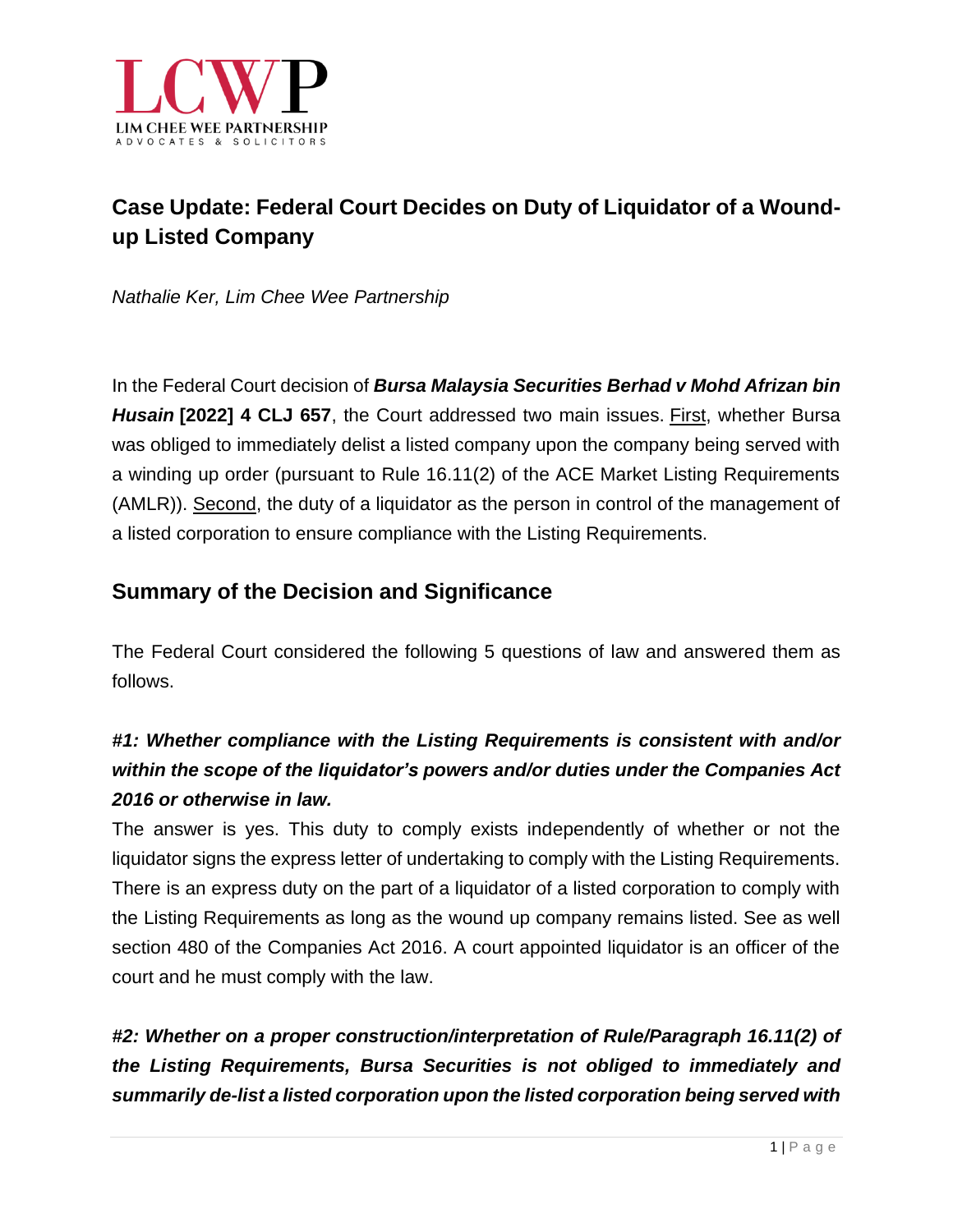

## *a winding-up order without regard to any appeals/legal challenges to the windingup order but should only do so upon a final determination on the said appeals/legal challenges.*

The answer is yes. Bursa Securities is not obliged to immediately and summarily de-list a wound up listed corporation.

# *#3: Alternatively, whether Bursa Securities is entitled to exercise its discretion to modify and/or waive compliance of its own rules, including Rule/Paragraph 16.11(2) of the Listing Requirements by virtue of, amongst others, Rule 2.07(2) of the AMLR and Paragraph 2.06(2) of the Main LR.*

The answer is yes. There is such discretion.

#### *#4: If: –*

#### *(i) the answer to Question 1 is in the affirmative; and*

#### *(ii) the answer to Question 2 and/or 3 is in the affirmative*

*whether the liquidator, as the person in control of the management of a listed corporation in liquidation, must undertake to continue to comply with the Listing Requirements as consideration for the continued listing of a listed corporation in liquidation.*

The answer is yes. The liquidator must undertake to continue to comply with the Listing Requirements.

## *#5: Whether a director in a listed corporation in liquidation can continue to ensure compliance of the Listing Requirements by the listed corporation without the authorisation by the liquidator and/or Court.*

The answer is no. The director cannot provide the requisite disclosure as required under the Listing Requirements without the consent, authorisation or approval of the liquidator. The liquidator is the person in control of the listed corporation in liquidation. It is incumbent on the liquidator to procure the directors to make the requisite disclosure in compliance with the Listing Requirements.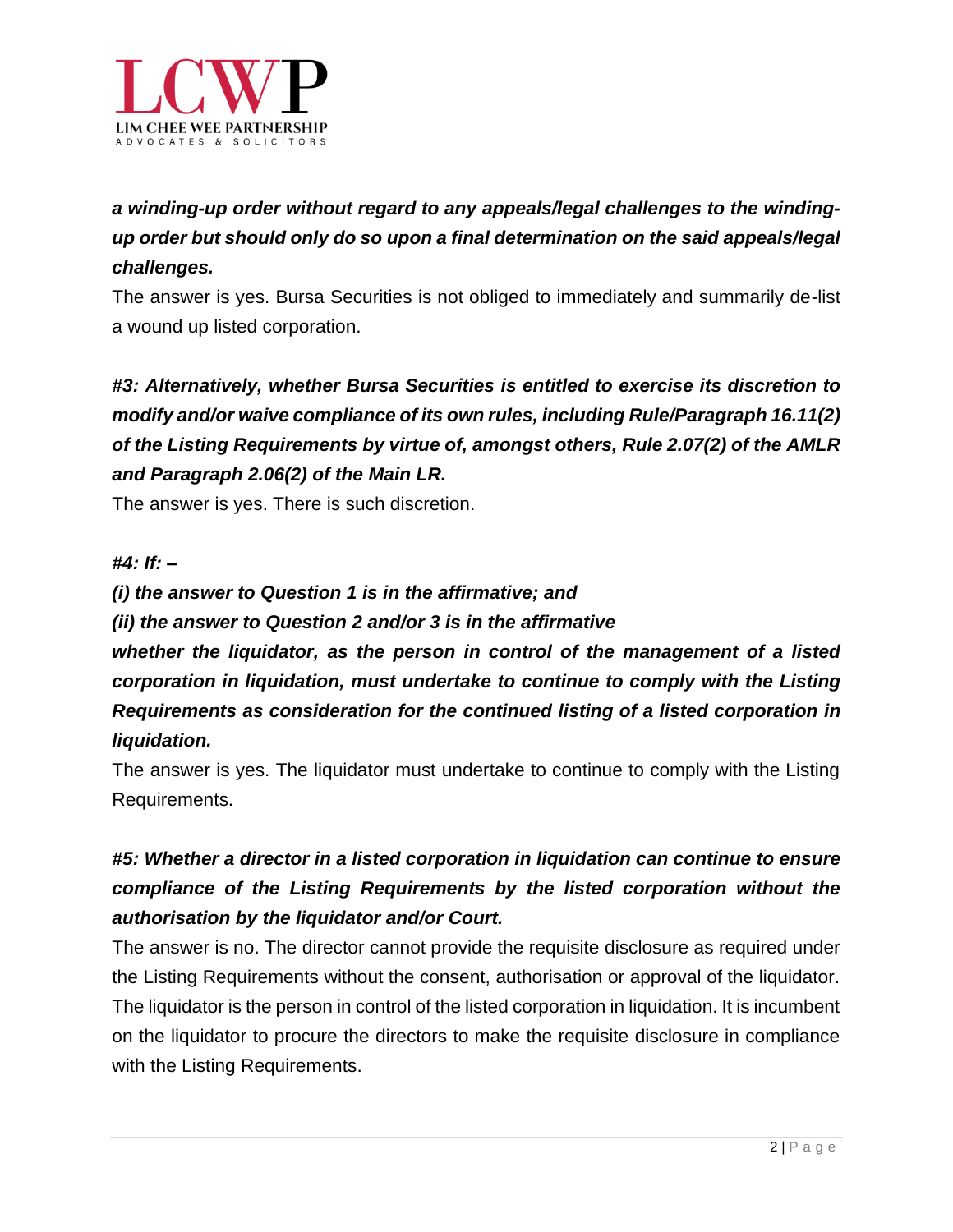

### **Brief Facts**

The brief key facts are set out below.

Wintoni is a public listed company listed on the ACE Market and was under the supervision of Bursa pursuant to the ACE Market Listing Requirements (ACE LR).

On 17 August 2017, the Court made a [winding](https://www.bursamalaysia.com/market_information/announcements/company_announcement/announcement_details?ann_id=2795008) up order against Wintoni. The Court appointed the liquidator, Mohd Afrizan, as the liquidator of Wintoni.

Bursa did not de-list Wintoni. With Wintoni continuing to be listed, the liquidator was now the Controlling Person of Wintoni for the purposes of Rule 2.22 of the ACE LR.

On 20 September 2017, the liquidator provided an undertaking to Bursa to comply with the ACE LR.

On 31 October 2017, the liquidator made a general [announcement](https://www.bursamalaysia.com/market_information/announcements/company_announcement/announcement_details?ann_id=2802039) stating that, among others, the liquidator would not prepare Wintoni's financial statements.

In March 2018, Bursa conducted an inquiry against Wintoni on the delay in the announcements and issuance of Wintoni's financial statements.

The liquidator responded that it was not his role or function as liquidator to do so. As Wintoni had ceased operations, he was not in a position to prepare the financial statements.

Bursa commenced enforcement proceedings against, among others, the liquidator for breaches of the ACE LR.

On 6 May 2019, Bursa imposed a public reprimand on the liquidator and directed him to make the necessary arrangement including working with and/or delegating the function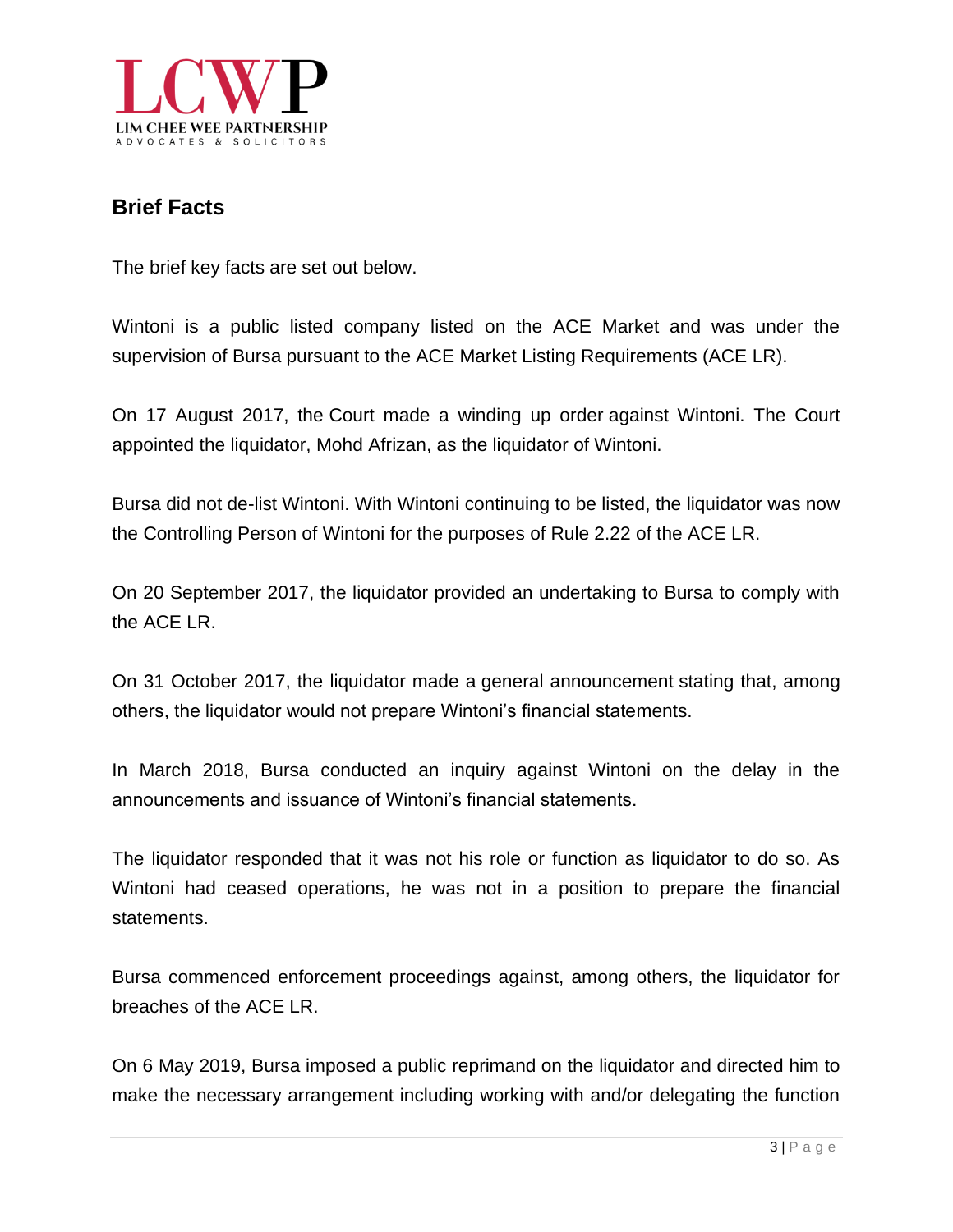

to Wintoni's directors to ensure announcement/issuance of the financial statements within three months.

The liquidator filed judicial review proceedings at the High Court to challenge these decisions.

Separately, in September 2019, a contributory of Wintoni obtained an Order to terminate the winding up of Wintoni.

The High Court allowed the liquidator's judicial review proceedings (see *Mohd Afrizan v Bursa Malaysia Securities Berhad* [2020] MLJU 757). Broadly, the grounds were:

- The obligation to prepare the financial statements was not within the duties of the liquidator as prescribed under the CA 2016. Instead, the obligation is on the Wintoni directors.
- The undertaking was in breach of the CA 2016 was in breach of the CA 2016 and therefore void for illegality.
- It was mandatory for Bursa Malaysia to have de-listed Wintoni upon it being wound up.

The Court of Appeal then heard and dismissed the appeal (see *Bursa Malaysia Securities Bhd v Mohd Afrizan bin Husain* [2021] 4 MLJ 819).

The Federal Court then decided as follows.

## **Bursa retains the discretion on timing of delisting of wound-up company**

The Federal Court first established that the AMLR traces its roots back to statute and has statutory force. There is also both a statutory and contractual relationship between Bursa and the listed company, as well as between Bursa and the person in control of the listed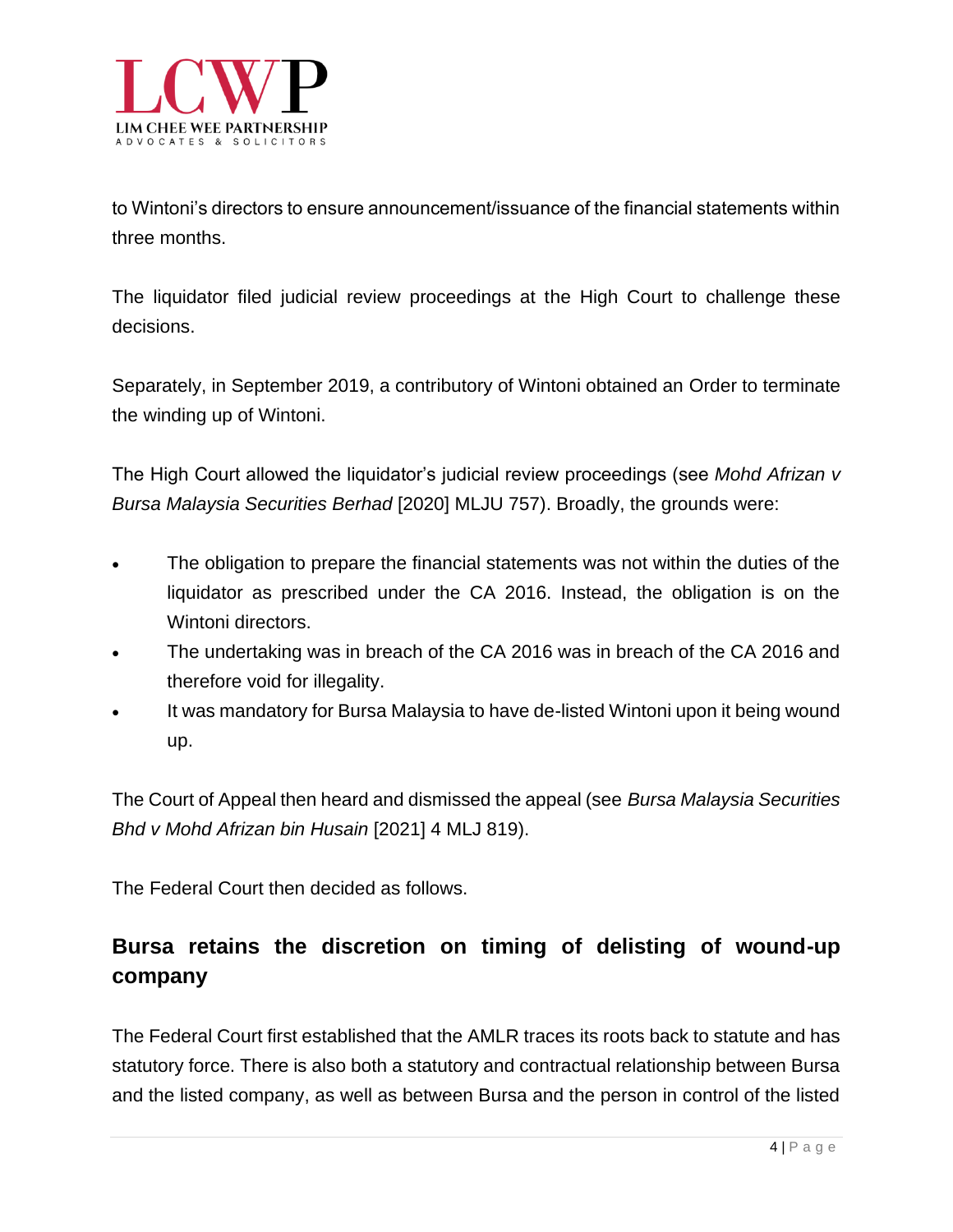

company. The person having control of the listed company is contractually bound by Bursa's regulations.

The Court then dealt extensively with whether the word "*shall*" in the context of Bursa's duty to delist a wound-up company (under Rule 16.11(2) of the AMLR) was mandatory or only directory.

The Court held that the word "*shall*" should be construed in the context of the entirety of Rule 16.11(2), the AMLR and the Capital Markets and Services Act 2007 (CMSA), i.e. the "broader statutory context", including the primary function of Bursa to act in the public interest to protect investors. In a situation where it may not be in the public interest for the protection of investors for a wound-up listed company to be delisted, Rule 16.11(2) cannot be construed as a mandatory statutory directive.

It was noted that where a company is wound-up, the primary concern of Bursa is to ensure that there is continued compliance with the AMLR so that there is continued disclosure about the workings of the listed corporation. This keeps the investor public apprised of what is going on in the company.

Further, an immediate delisting may cause irreparable damage to investors. For instance, if the winding up order is then reversed on appeal or stayed, the de-listing would have already occurred and with no opportunity to reverse this.

The Federal Court concluded that Bursa may de-list the listed corporation after taking into consideration the relevant interests as outlined in the CMSA and the AMLR, at an appropriate time, and not immediately upon pronouncement of the winding up order.

## **The Liquidator has an Express Duty to Ensure Compliance with the Listing Requirements**

Next, the Federal Court clarified that there is an express duty on the part of a liquidator of a listed corporation to comply with the AMLR or the Main Listing Requirements as the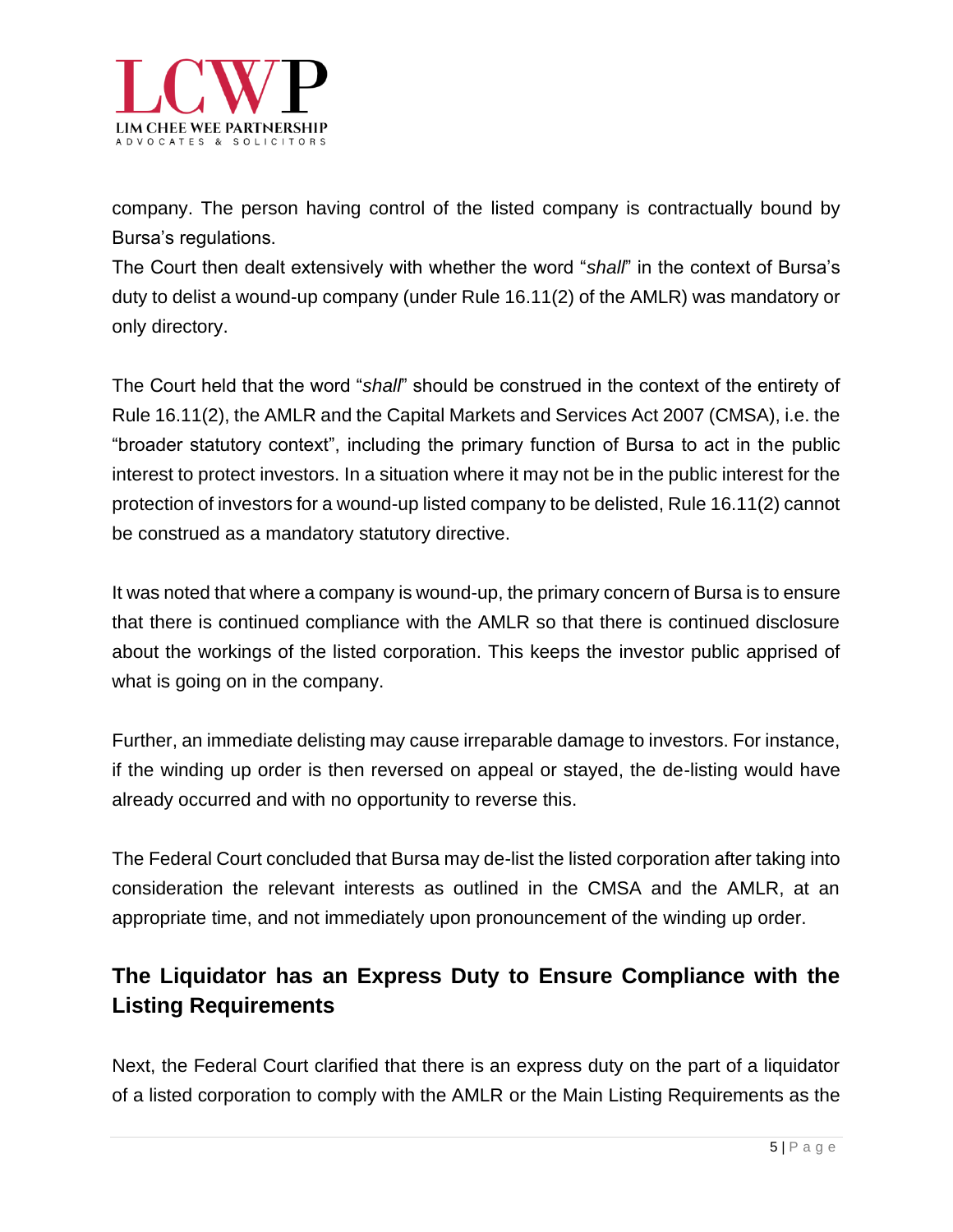

case may be, as long as the wound-up company remains listed. In this case, the liquidator had signed the letter of undertaking to comply with the AMLR.

But the Federal Court's grounds appear to also hold that besides the letter of undertaking, there is such an express duty to comply with the AMLR or the Main Listing Requirements.

The Federal Court referred to section 480 of the Companies Act 2016.

#### Section 480 states:

*"(1) Where a person other than the Official Receiver is the liquidator in a winding up of a company by Court, the Official Receiver shall take cognizance of his conduct and- (a) if the liquidator does not faithfully perform his duties and duly observe all the*

*requirements imposed on him by any written law or otherwise with respect to the performance of his duties"*

*…*

*the Official Receiver shall inquire into the matter, and take such action thereon as he may think expedient.*

A court appointed liquidator is an officer of the court with express and clear duties and functions. It must follow that as an officer of the court, he is cognizant of, and complies with the law. The highest standards in respect of compliance with the law are required of him.

Next, a director of a wound-up company cannot continue to ensure compliance with the AMLR or other requirements where there is no authorisation by the liquidator as the liquidator is the person in control of the company.

Importantly, the Court held that it is the legal obligation of the liquidator to procure the directors to make the requisite disclosure in compliance with the AMLR where the liquidator is unable to do so personally or has no relevant knowledge.